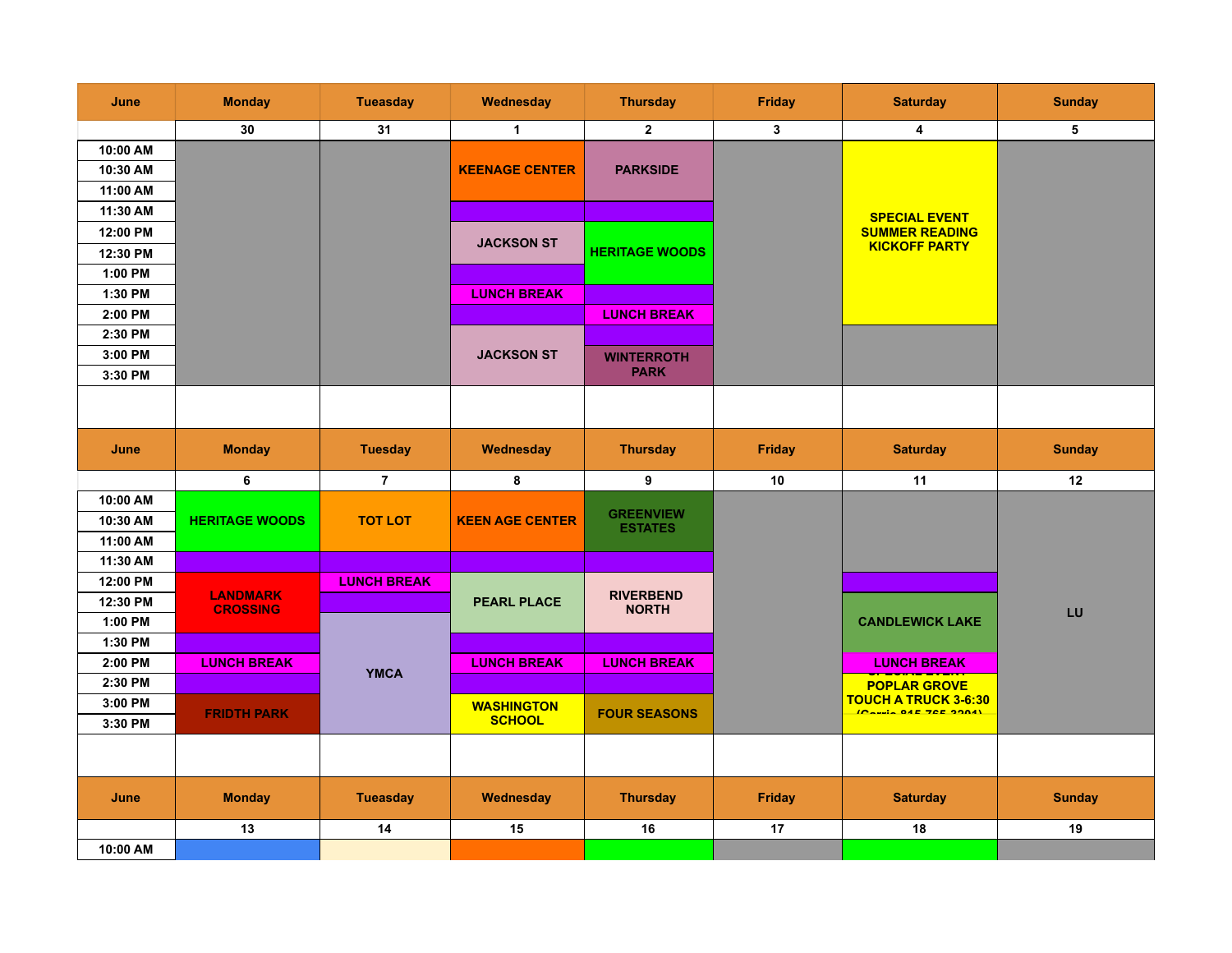| 10:30 AM | <b>SHADLEY</b>         | <b>SHEFFIELD</b>   | <b>KEENAGE CENTER</b>  |                     |               |                         |                              |
|----------|------------------------|--------------------|------------------------|---------------------|---------------|-------------------------|------------------------------|
| 11:00 AM |                        |                    |                        |                     |               |                         |                              |
| 11:30 AM |                        |                    |                        |                     |               |                         |                              |
| 12:00 PM |                        | <b>LUNCH BREAK</b> | <b>JACKSON ST</b>      |                     |               | <b>NO STOPS</b>         |                              |
| 12:30 PM | <b>PRAIRIE PLACE</b>   |                    |                        | <b>NO STOPS</b>     |               |                         |                              |
| 1:00 PM  |                        |                    |                        |                     |               |                         |                              |
| 1:30 PM  |                        |                    | <b>LUNCH BREAK</b>     |                     |               |                         |                              |
| 2:00 PM  | <b>LUNCH BREAK</b>     | <b>YMCA</b>        |                        |                     |               |                         |                              |
| 2:30 PM  |                        |                    |                        |                     |               |                         |                              |
| 3:00 PM  | <b>RIVERBEND NORTH</b> |                    | <b>JACKSON ST</b>      |                     |               |                         |                              |
| 3:30 PM  |                        |                    |                        |                     |               |                         |                              |
|          |                        |                    |                        |                     |               |                         |                              |
| June     | <b>Monday</b>          | <b>Tuesday</b>     | Wednesday              | <b>Thursday</b>     | <b>Friday</b> | <b>Saturday</b>         | <b>Sunday</b>                |
|          | 20                     | 21                 | 22                     | 23                  | 24            | 25                      | 26                           |
| 10:00 AM |                        |                    |                        |                     |               |                         |                              |
| 10:30 AM |                        |                    | <b>KEEN AGE CENTER</b> |                     |               | <b>NORTH BOONE FIRE</b> |                              |
| 11:00 AM |                        |                    |                        | Y ON THE FLY        |               |                         |                              |
| 11:30 AM |                        |                    |                        | <b>AT GENERAL</b>   |               |                         |                              |
| 12:00 PM |                        |                    |                        | <b>MILLS PARK</b>   |               | <b>LUNCH BREAK</b>      |                              |
| 12:30 PM | <b>NO STOPS</b>        | <b>NO STOPS</b>    | <b>PEARL PLACE</b>     |                     |               |                         |                              |
| 1:00 PM  |                        |                    |                        |                     |               | <b>CAPRON LUTHERAN</b>  |                              |
| 1:30 PM  |                        |                    |                        |                     |               | <b>CHURCH</b>           | <b>SPECIAL EVENT</b>         |
| 2:00 PM  |                        |                    | <b>LUNCH BREAK</b>     | <b>LUNCH BREAK</b>  |               |                         | <b>HERITAGE DAYS</b>         |
| 2:30 PM  |                        |                    |                        |                     |               |                         | <b>PARADE</b><br>$1:30-3:30$ |
| 3:00 PM  |                        |                    | <b>WASHINGTON</b>      | <b>FOUR SEASONS</b> |               |                         |                              |
| 3:30 PM  |                        |                    | <b>SCHOOL</b>          |                     |               |                         |                              |
|          |                        |                    |                        |                     |               |                         |                              |
| June     | <b>Monday</b>          | <b>Tuesday</b>     | Wednesday              | <b>Thursday</b>     | <b>Friday</b> | <b>Saturday</b>         | <b>Sunday</b>                |
|          |                        |                    |                        |                     |               |                         |                              |
|          | 27                     | 28                 | 29                     | 30                  |               |                         |                              |
| 10:00 AM |                        |                    |                        |                     |               |                         |                              |
| 10:30 AM | <b>SHADLEY</b>         | <b>SHEFFIELD</b>   | <b>KEENAGE CENTER</b>  | <b>PARKSIDE</b>     |               |                         |                              |
| 11:00 AM |                        |                    |                        |                     |               |                         |                              |
| 11:30 AM |                        |                    |                        |                     |               |                         |                              |
| 12:00 PM |                        | <b>LUNCH BREAK</b> | <b>IACKSON ST</b>      | Y ON THE FLY        |               |                         |                              |